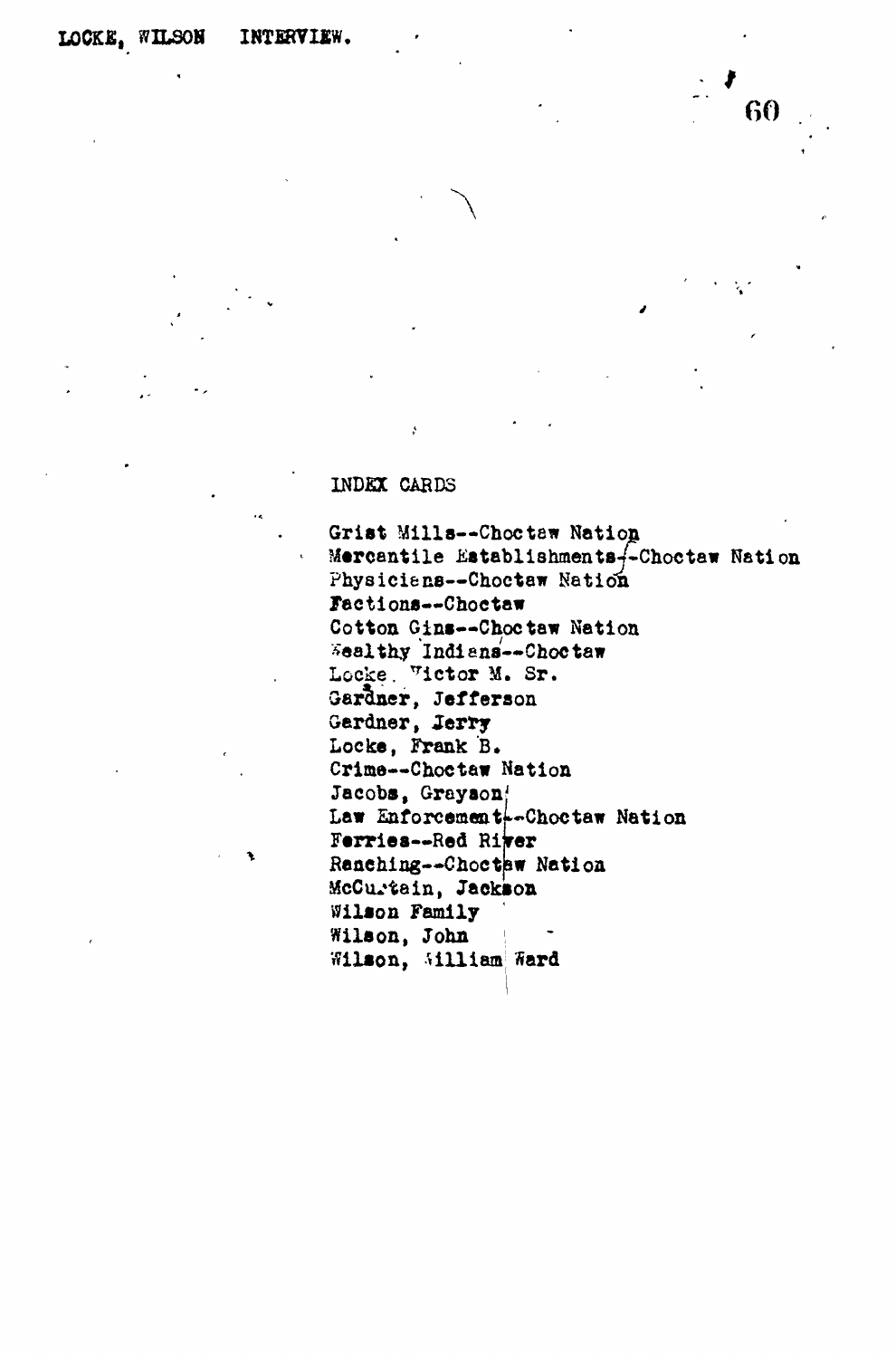NAME: Wilson Locke

**Biographic sketch, also sketch of**

**"THE tflLSON .VAR<sup>H</sup>**

**From personal interview with the subject, Hugo, Oklahoma.**

**April 15, 1937.**

Hazel B. Greene, Field Worker, **Indian-Pioneer History, S-149, April 15, 1937.**

| Date of birth  | Tebruary 24, 1877.                         |
|----------------|--------------------------------------------|
| Place of birth | $\frac{1}{2}$ mile west of Valliant, Okla. |
| Father         | Dr. B. Frank Locke.                        |
| Place of birth | Tennessee.                                 |
| Mother         | Hattie #ilson.                             |
| Born           | At old water mill near Valliant.           |

 $\ddot{\cdot}$ 

**Father buried at Hoff, Oklahoma. Mother buried at old Goodland Academy Cemetery.**

 $\mathfrak{e}_{\vec{\textbf{i}}}$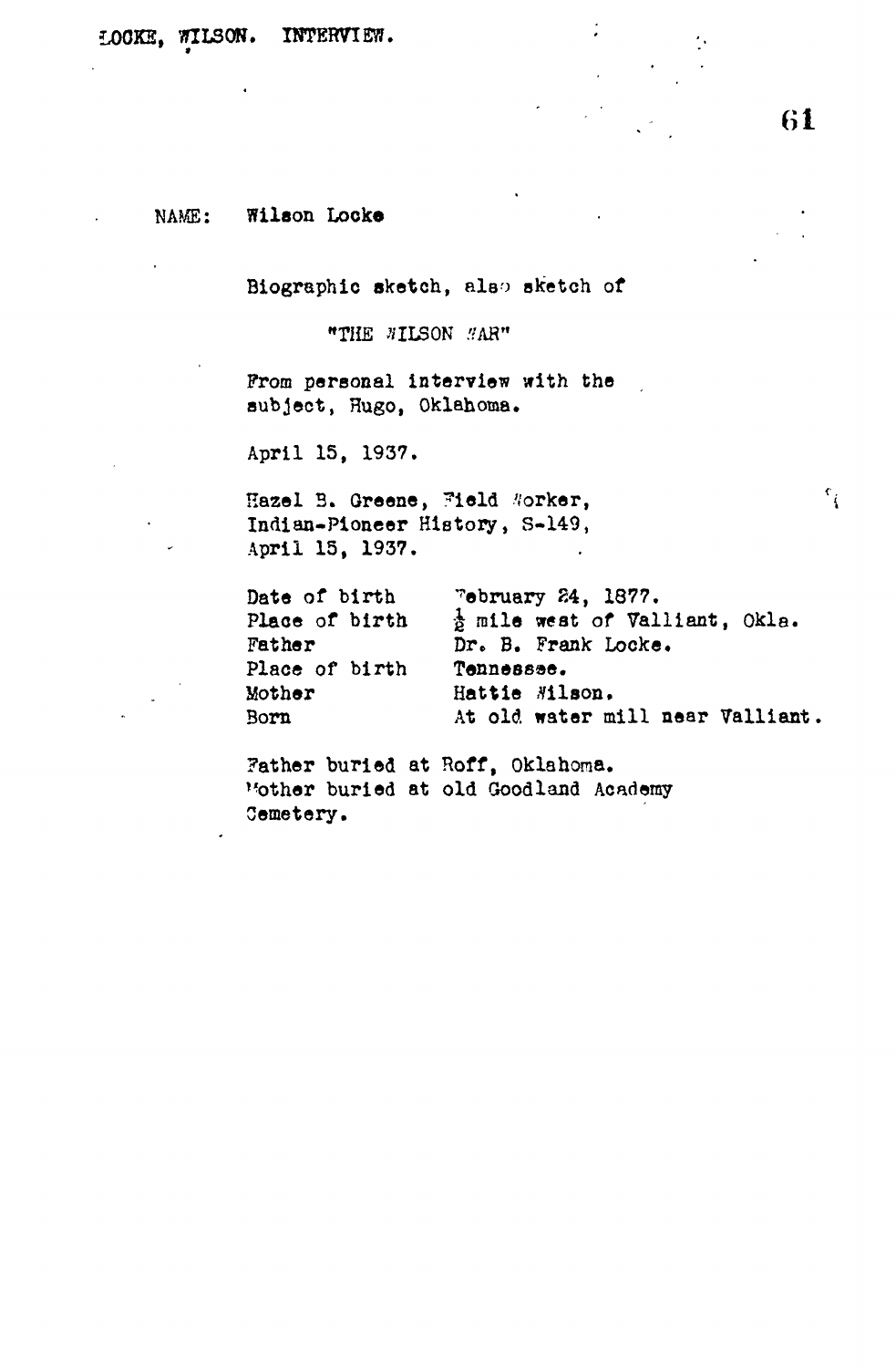LOCKE. •ILSON (WEITY) ...

 $B^2$  B. Groeno,  $62$ Research Field Worker. April 15, 1937.

## "THE WILSON WAR"

In the Sunday Oklahoman, under date of March 28, 1937 appeared an article, and pictures of the old water mill near Valliant. I was showing it to Wilson Locke, 60 year old quarter breed Indian. He told the following story:<br> $\begin{array}{c} \lambda_{\text{th}} \sim \mathcal{M} \sim \mathcal{M} \sim \mathcal{M} \sim \mathcal{M} \sim \mathcal{M} \sim \mathcal{M} \sim \mathcal{M} \sim \mathcal{M} \sim \mathcal{M} \sim \mathcal{M} \sim \mathcal{M} \sim \mathcal{M} \sim \mathcal{M} \sim \mathcal{M} \sim \mathcal{M} \sim \mathcal{M} \sim \mathcal{M} \sim \mathcal{M} \sim \mathcal{M} \sim$ 

"My grandfather built that mill, from the ground up. Cleared the land, cut the first tree , built the dam-and everything. The mill, his home and store were all there."

"He was a half breed Choctaw Indian, as was also my grandmother. Where they met and married I do not know, neither do I know when he was born or when he came to the Indian Territory, but he came from Mississippi. Grandmother was Jane James prior to her marriage. They had seven children, five boys and two girls. The sons were, Louie, who married and died young. Julius Victor married his widow. I'll tell you more of him later. Willie, or william Mard, everybody called Willie, was later very prominent in the affeirs of his tribe and was once Treasurer of the Choctaw Nation. Edward H.. Johnny and Rafe were next. My mother, Iattie, and Kanny Wilson Byrd were the daughters.

"My f.ther w<sub>r</sub>s a white man, Dr. B. F. Locke. He attended Medical college in Nashville, Tennessee, and was sent out hare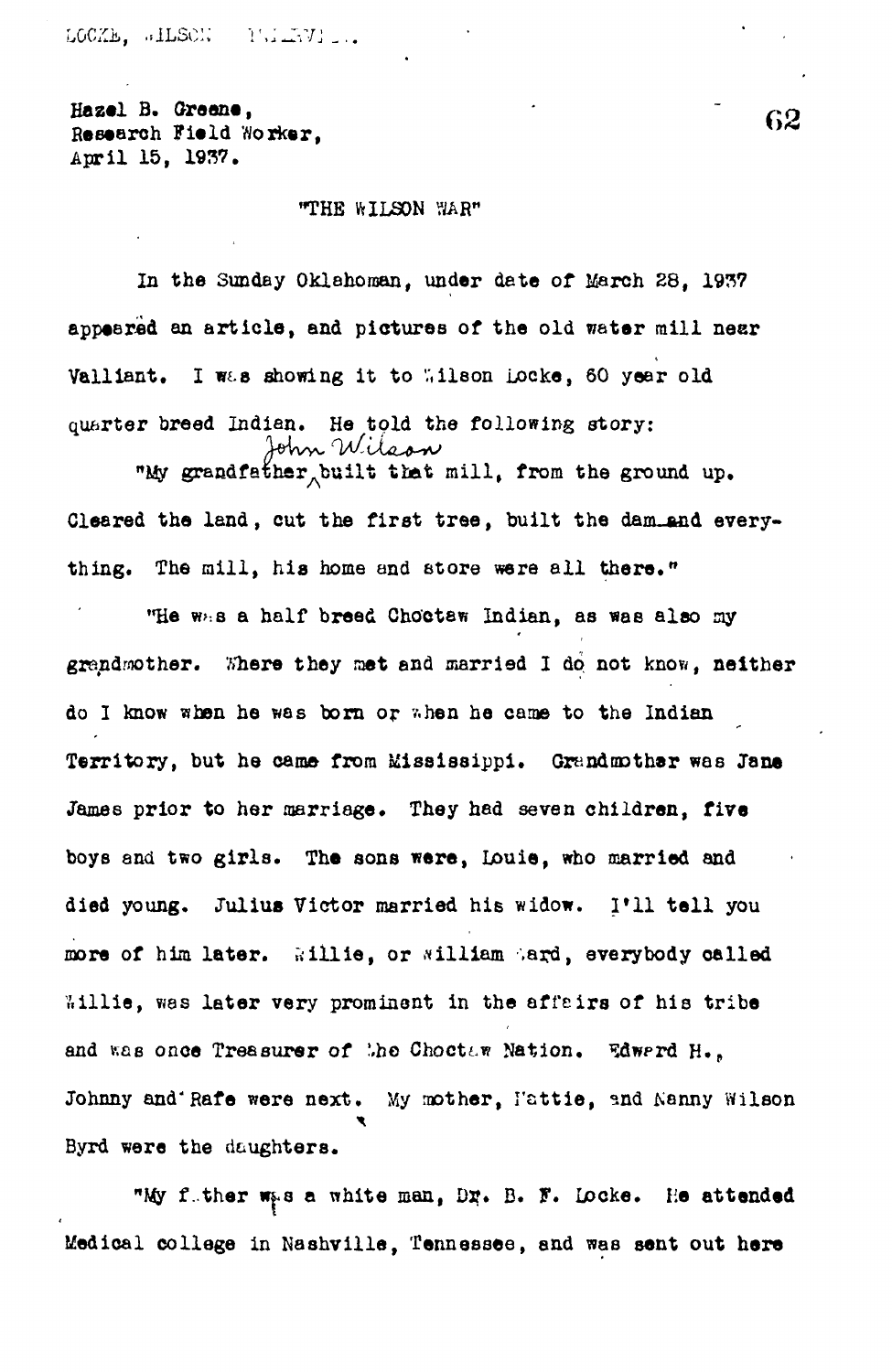LOCK., WILSON LUTENTILOR.

 $\overline{\mathbf{S}}$ 

**- 2 -**

**to be bouse physician at Spencer Academy in about 1875.** About two years later, he married my mother. I was the **oldest of their children. A sister, Mrs,\Mary Bennett,, lives now about 7 miles NE of Hugo. A brother, Marian Locke is in the office of the U.S. Indian service at** Ardmore, Oklahoma. After my mother died, my father re**married another Indian girl. They have two \children living** near Hugo. We moved to Roff, Oklahoma, after my mother  $\cdot$ **died and he had remarried. Then my fither diled and was** buried there. We children returned to our home near Hugo **on Long Creek, and kept' house, and cared for t\ie littl e girls.**

**"My toother, Hattie Wilson Locke, was buried at Old Goodland Academy Cemetery, as is also my grandfather, who** was visiting us up here near the railroad station of Goodland when sickness came upon him and he died at dur house. **Those dbys we had only wagons and teams for transportation, so it was out of the question to take him beck down into Towson County for burial.**

**"Grandmother died in the Sanitarium of Peris about 1908 and was buried at Old Doaksville.**

**"Grandfather was County Judge of Tow son County, and**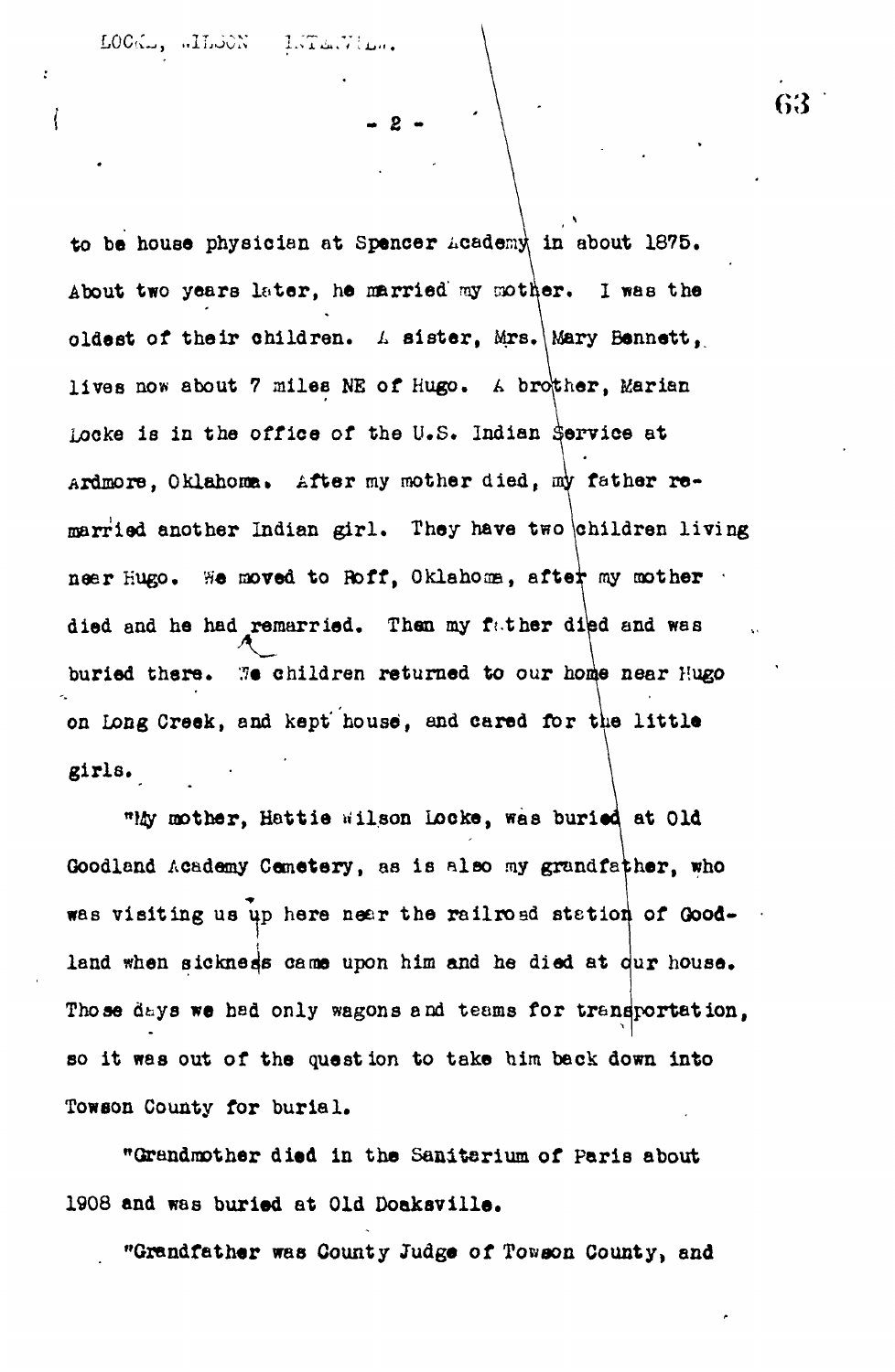LOCRE, AILSO . 1NTEAVIE .

**- s -**

was altogether a. prominent and useful man among his people as well as the white people, but the full blood Indians hated to see the white and mixed breeds prosper. Hated to see civilization come to this country. So a sort of feud was started. The full bloods would catch his stock out on the prairie or in the woods and kill them. Not for food, but just to torment the mixed breeds and white men. Things just kept getting worse and worse, until  $\widetilde{m}$  father saw that he could not live there, so he just abandoned our home, where I was born, where Oak Hill fiegro Academy is now located, one half mile west of Valliant, and father and mother moved to Goodland, New Goodland, we called it .

"Old Qoodland was the school and Presbyterian church, looated about six miles southeast of the Goodland railroad station. We settled a place on Long Creek and lived there many years.

"Grandfather's home wbs across the creek to the south of and a little west of the old mill, up on the hill, and all back of it was a dense forest of trees, I mean to the south of the house. He built the mill of upright 1 x 12 planks. Those planks were a curiosity to us because every house we had ever seen were made of logs or hewn Manks. The extremely

**•** *at\**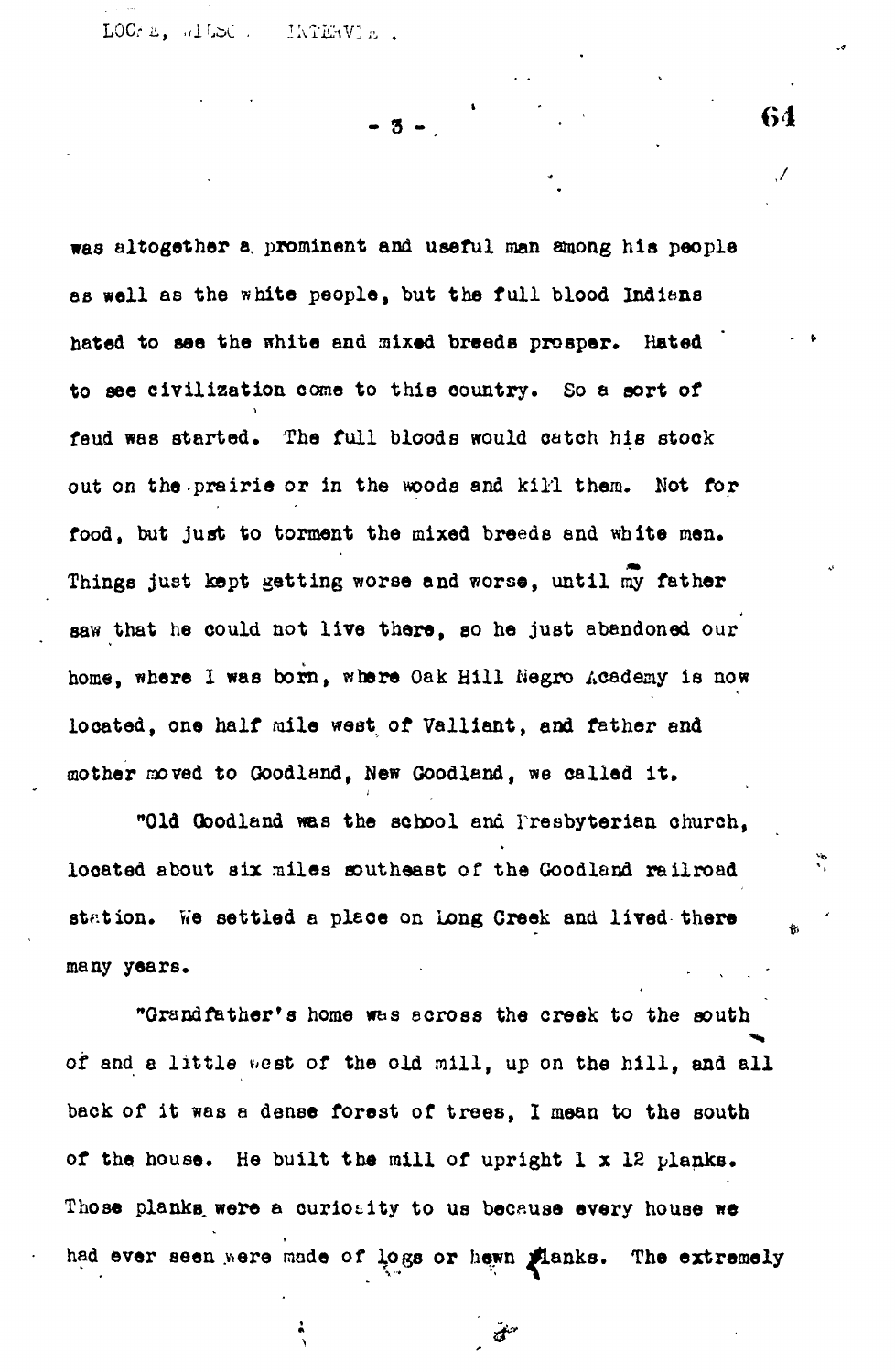LOCK., ALESOT & UNTERVIE.

steep roof was made of hand riven boards, called "clap boards." 1 do not remember any drop siding as shown in the picture, (March £8). Grandfather, of course, built the dam and the water was the power that ground the corn and ginned the cotton for people for miles and miles eround. The log store and the mill made a sort of a Community center. Lots of people came to the store and mill, either to trade or to have corn ground or cotton ginned, and altogether he did a thriving business. But as 1 said before, the Indians were envious of him. They didn't want any one man to have more than another.

"On the east end of the mill was a platform just high enough for a mule or a man to stand under comfortably. Wegon loads of cotton were driven up beside this platform, the cotton was unloaded with baskets, each basketful weighed separately on the old fashioned scales that were used to weigh cotton in the fields. Bach basketful was weighed and the weight set down. Then the total numbers of basketfuls and weights were added to find out how much one's bale of cotton weighed. Here again the "Clapboards" came into use. when the wagon-bed was full of cotton, these boards were stuck all around inside the bed to make sideboards, so as to be able to carry enough cotton to make a b&le. *L* door opened onto thia platform and just inside

**G5**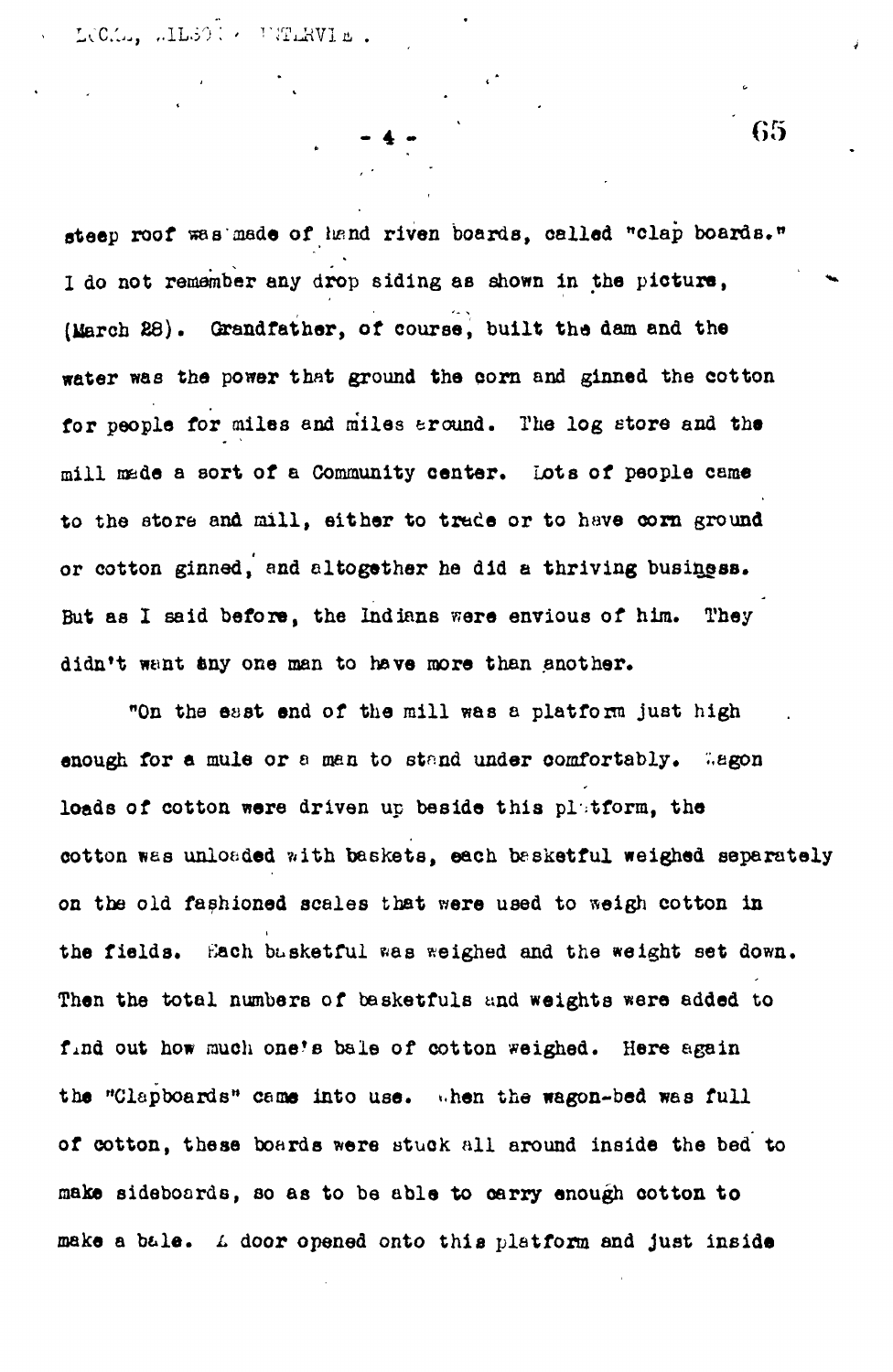LOCK\*, '.ILoOX

5 -

INTERVIE.

the door was the press that pressed the eotton into bales. **/.fter. the cotton was ginned it would be" all over the floor of the mill. Pitchforks were used to pile it into the press. Underneath was the "machinery" of the press - the nmles. He operated the press by being hitched to a pole attached to** the press and going around and around like an old fashioned **oider or sorghum mill.**

**"Late one evening my grandfather got his band crushed** in the gin. There it was, nearly night and my father's **instruments and anything else he might need were at home, two railes away, and something needed to be done quickly. The amputation of two fingers was imminently necesaery, so my fatler, Dr. Frank Locke, amputated those two fingers with a pioket knife, a hand paw,** *a* **needle nnd thread, and the aid of** a big buck negro the hold Grandfather, who rolled nearly all **over that gin floor before it was coapleted. However, father got the job done and pretty neatly too. That feat was talked of all over this country and in northeast Texas. Father might hot have had proper instruments or chloroform at home, 1 don't know, anyway he hadn't, them there."**

**"Among our friends, white end mixed breeds, 1 mean those who helped Grunfather ag&inst the full blood Indians, were, of**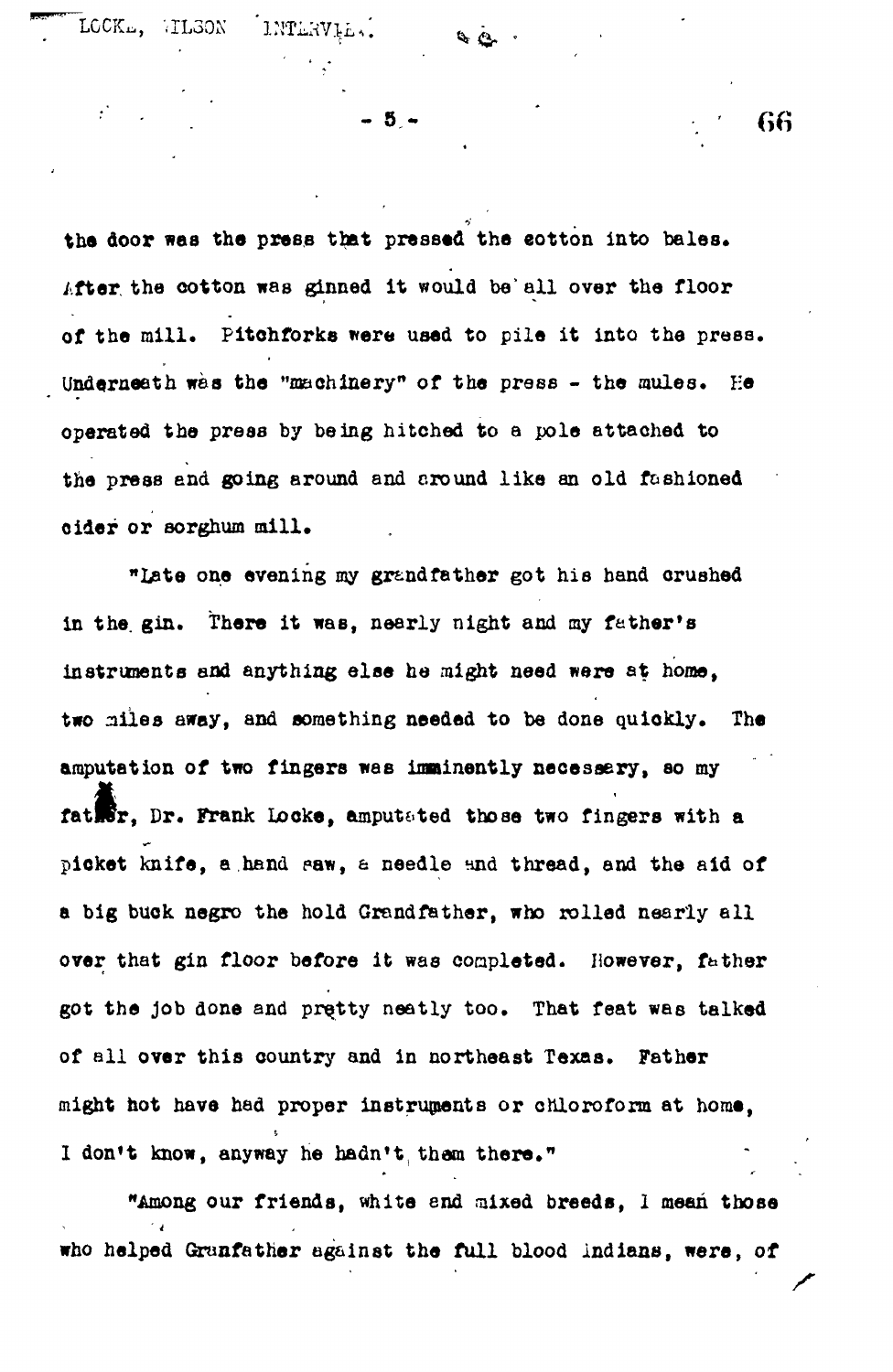$\sum_{i=1}^{n} \sum_{i=1}^{n} \sum_{i=1}^{n} \sum_{i=1}^{n} \sum_{i=1}^{n} \sum_{i=1}^{n} \sum_{i=1}^{n} \sum_{i=1}^{n} \sum_{i=1}^{n} \sum_{i=1}^{n} \sum_{i=1}^{n} \sum_{i=1}^{n} \sum_{i=1}^{n} \sum_{i=1}^{n} \sum_{i=1}^{n} \sum_{i=1}^{n} \sum_{i=1}^{n} \sum_{i=1}^{n} \sum_{i=1}^{n} \sum_{i=1}^{n} \sum_{i=1}^{n} \sum_{i=1}^{n}$ LOCUL, ALLOON

**course, his sons, Julius Victor, who had married hie son's widow, V. M. Jjocke, Sr., my father, B. Frenk Locke (M.B.), Jimmy and Jerry Gardener, (Jefferson Gardener, who was once Chief of the Choctaws, did not help). Also, Jick** Kelly.  $n \cdot e$  had other friends whose names I don't recall now.  $\frac{1}{2}$ There was an old negro, they called him "Grundy"; I don't **know if that was his first or last name; but anyway,he posed as Grandfather's friend, and he found out all he could and then told it to the full bloode. Grantfether and his friends found out that this old negro was betraying them. They caught him out someplace, he was horse hunting, and had a** boy with him and they killed him and threw his body on a pile **of brush and burned it. Teople for a long time referred to th&tl killing as "The barbecued nigger.<sup>n</sup> Some of the men wanted to kill the boy. Grandfather was opposed to killing a boy, said he didn't mind killing a man who deserved t± it,** but not a boy. While they were discussing it, someone shot **the boy. There was a crowd of them together, and Grandfather never knew for certain who did kt it.**

**."Another traitor to our cause was s full blood named Grayson Jacobs, full-blood sheriff of Towson County. He was shot by a firing squad of whites and mixed breeds. Grandfather said he never saw a brever man. In the fece of death, he never**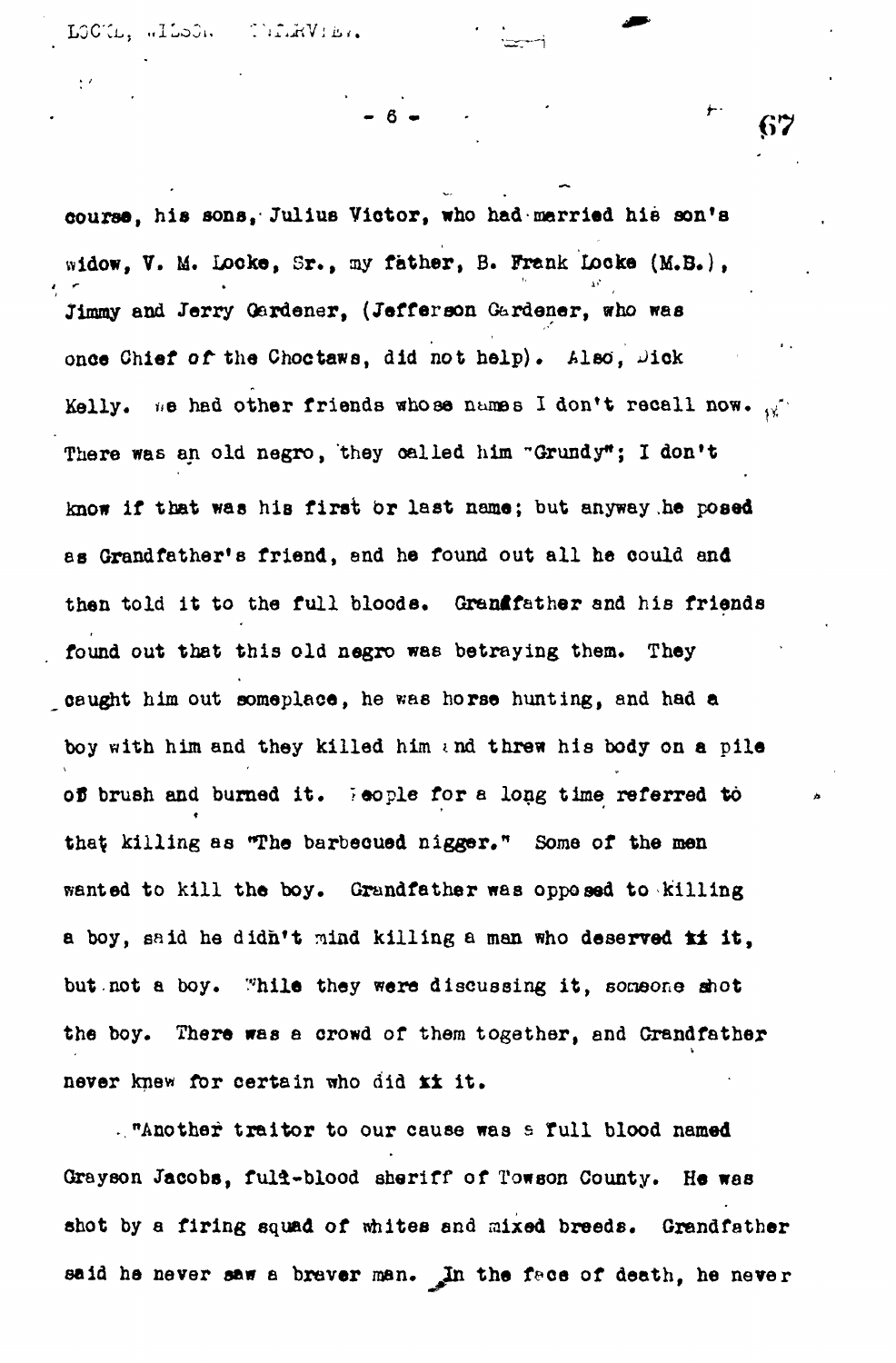**T • PS** \* j. 11,

**- 7 - G8**

he never flinched, stood as steady as a wall. You see, the full-bloods were trying to run the .ilsons and friends out of the country. Qne morning, pretty early, they surrounded the mill-and store and began shooting. The shots were returned by the wilsons. .hen the firing ceased, three Indians were dead on the gaund ground, and John Wilson was wounded. (He carried that bullet in his knee till he died • bout 1910 or 1912, somewhere along about that time). The full-bloods •were routed, but left with the promise that they would soon return with reinforcements. The wounded lad and Grandmother were put in a buggy; other members of the family, with provisions, bedding etc, were loaded into wagons. Others rode horseback and they "lit a shuck" for Rook's ferry. (Lit a shuck, Mr. Locke explained, meant they hurried). Hook's ferry was on Red river about five miles away. Grandfather had a big yellow horse called old Isaac. He rode him and would not hurry, tho' the b lance of the family did and urged him to do so. Old Isaac would never go out of a fast walk with Grandfather upon him. So he "walked" him to the river, with Uncle Mward begging, "Hurry Daddy, they will catch us." Grandfather said, "No, I'll never run from my home. I toiled too hard to make it, to run from it." The family were waiting at the ferry for him and they had just gotten ferried across \*hen a band of Indians ran up on the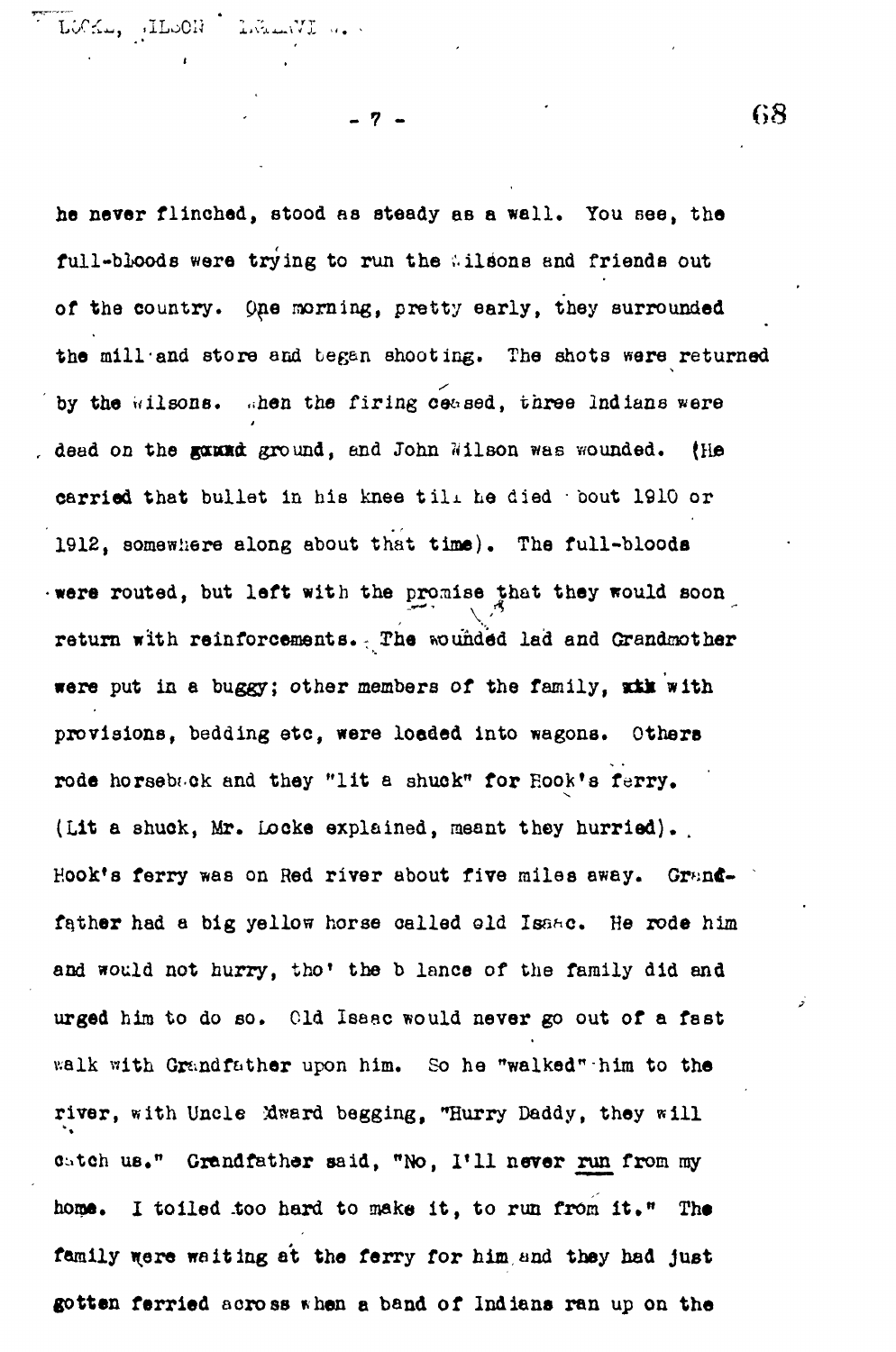Lotal, Hook Hinder.

**- 8 -**

**side they had just left,, firing at them as they'got out of range\***

**"Remember now, that the store and mill was left wide open, for anybody to ransack who wanted to do BO. Dick Kelly** *•+* **wanted to slip back over there and put strychnine in the flour and other eatables, but Grandfather would not permit that.** That was just too bad because that would kill innocent men, **women and child ran. Those goods were precious, had cost** lots of money, but there was nothing to do but just leave **them. Taking a few for immediate consumption. The Indiana didn't want to steal anything, they just wanted to destroy** the property of the white and near white men. Oh! they **might.have taken a few groceries for immediate consumption, but not much, ^hen they killed the cattle and hogs, they did it for spite and left them lying wherever killed. They were opposed to this country being fenced up. They wonted** it to remain in a virgin state and these white men and half breeds had brought barbed wire over here and fenced good grass that God had made to be free for all and the Indians cut every **barbed wire fenoe they found all the time. And in their council they passed a law prohibiting fencing with barbed wire. So these Indians were defending what they believed to be their** God-given rights. Gater, this law was amerided, allowing each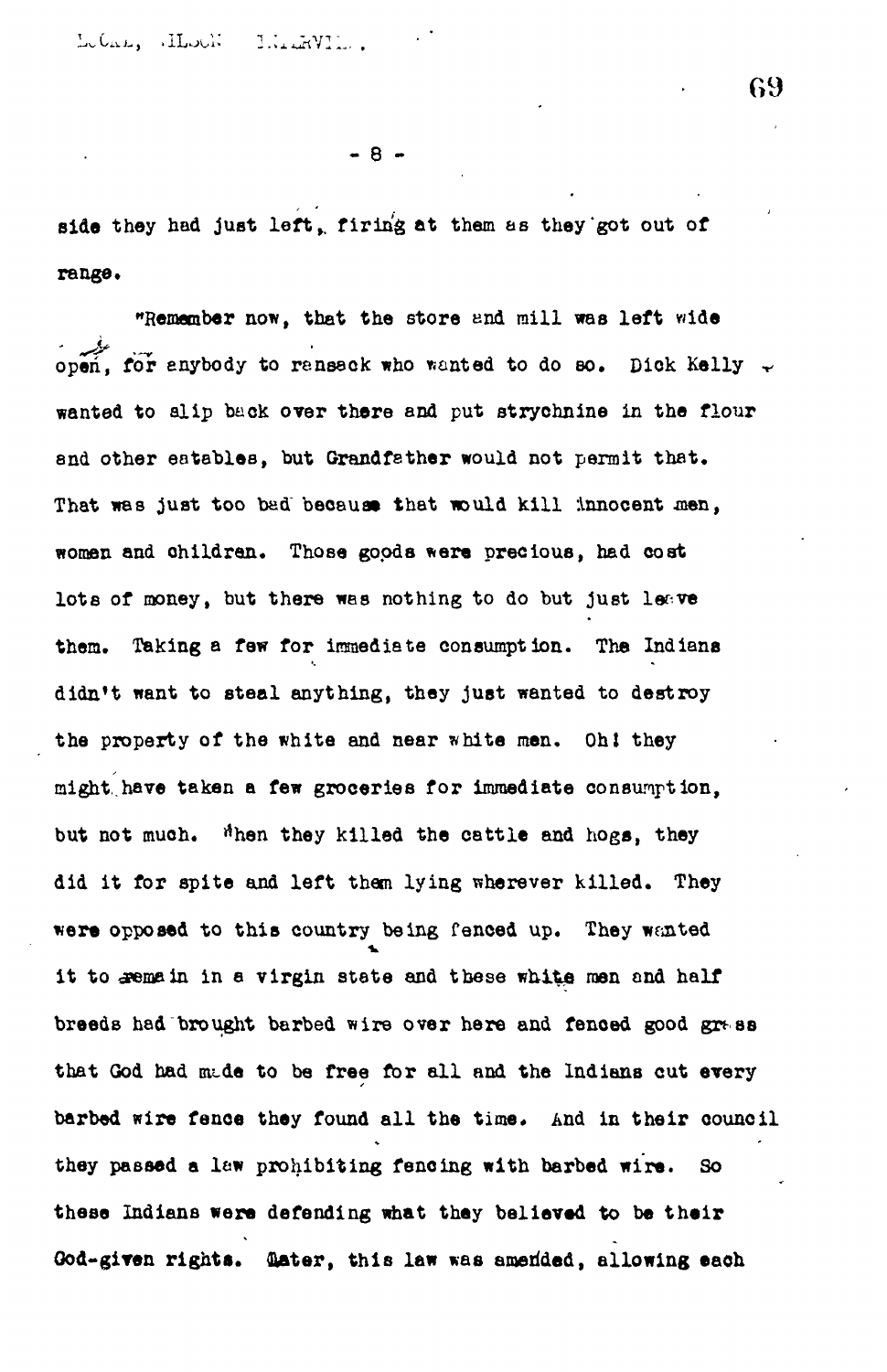LOCALL HISTNA  $\frac{1}{2}$  for  $\frac{1}{2}$ 

**- 9 •**

**individual to fence a certain number of acres, and so many sores for each child. That law was never repealed.**

**"Grandfather had hauled those precious goods from Paris Texas, by wagon pulled by oxen. They had'cost him** lots of snake root, hides, furs, etc. Hobody much had any **money. Some of the goods.were brought up the river by boat** and hauled from Hooks' ferry to the store.

**"It was in the Spring of the year when my people were driven over into Texas, They stayed about three months, when through the wise counsel of Principal Chief Jack McCurtain, who called his tribe together and advised them that development was best for the country and that it was wrong-to do things by foroe and bloodshed. They were allowed to return and rebuild all that had been torn down and partially destroyed. He fathered up the remnants of his stock and by careful management :got a good start again and died quite wealthy.**

**y.;"T«illie Wilson was three times married. His first two full-blood wives and children are buried at Doaksville. A** daughter, Cleo, two sons, Oscar and Rufus, are buried there. Rufus has a son now residing at Fort Towson. Clarence Wilson. **f**<br>**Willie** Wilson's/wife was a white woman, Miss Ollie Biard, from Paris, Texas, so when he died she had him buried at Paris. **Ed** wilson is buried at Doaksville. Rafe at Valliant. A daughter of Nannie Wilson Byrd lives at Antlers. She is Mrs. **daughter of Nannie Wilson Byrd lives at Antlers. She is Mrs.**

**Clark Wesson.**